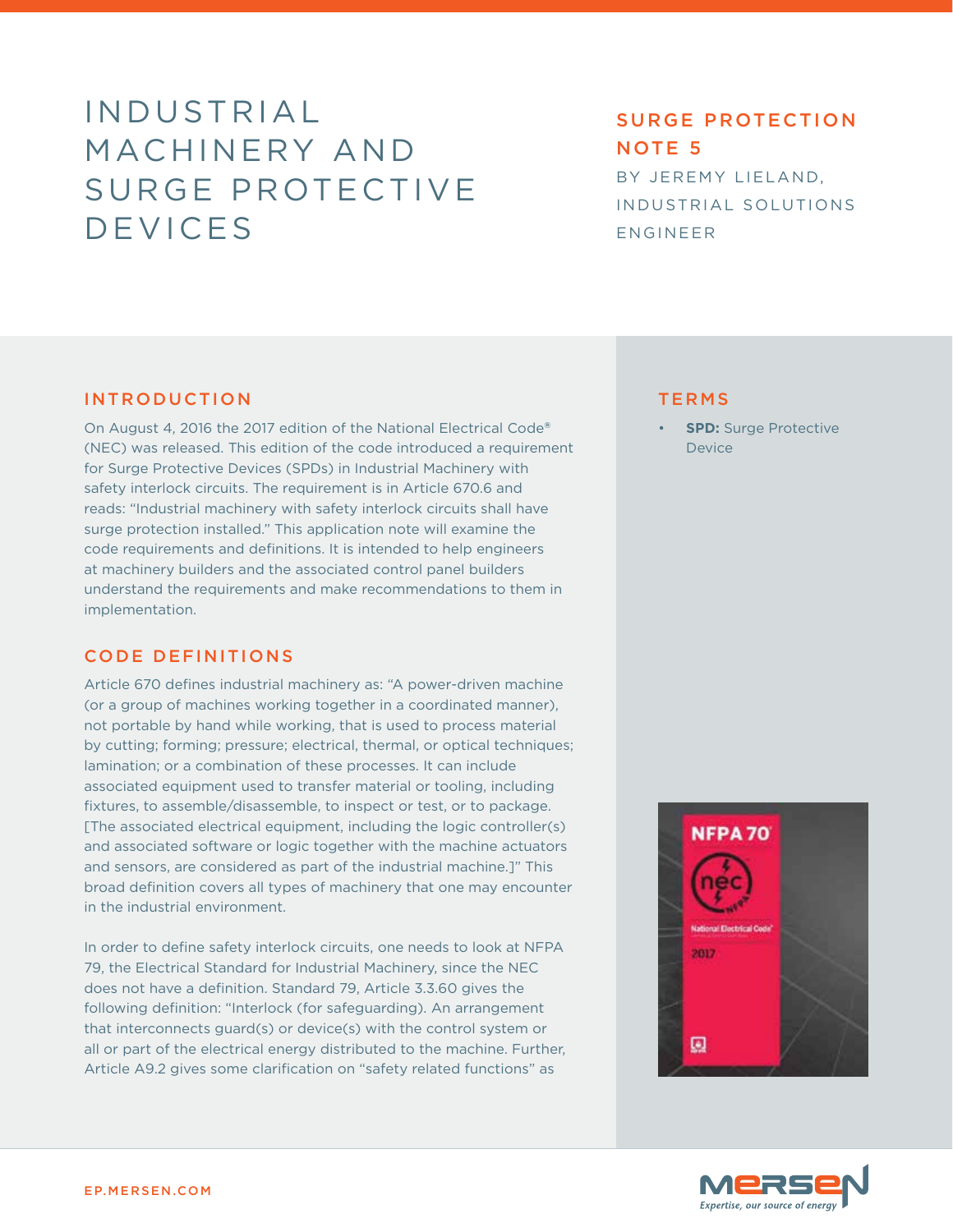"emergency stopping, interlocking, temperature, or speed control, and so on." In essence, safety interlock circuits can be anything from a simple e-stop switch or limit stop all the way to a complex system such as light curtains or gated access locations.

# RECOMMENDATIONS

As of this note's publication, the 2017 NEC has been adopted by 10 states and is being considered for adoption by 21 more. To avoid issue of building different machinery for clients in different states, it is highly recommended to build all machines to 2017 code requirements. The simplest way to implement the requirement is to add a din-rail mounted surge protection device to each machine power panel. This will not only protect the safety interlock

circuits, but also will protect other components inside the equipment such as drives and motors and CNC or PLC systems. A device such as the Mersen STP series of products would be effective at meeting these requirements. A single device at each machine's main disconnect would typically suffice. See figure 1.

In instances where the main power panel cannot accommodate additional din-rail mounted components, an enclosed Type 1 SPD could be used either mounted to the machine enclosure, or upstream at a power distribution panel or transformer. Panel mount devices such as the Mersen STXR or STXP series would be effective solutions in these instances. See Figure 2 below for location examples



*Figure 1: Din rail mounted STP series SPD components and install location.*





2